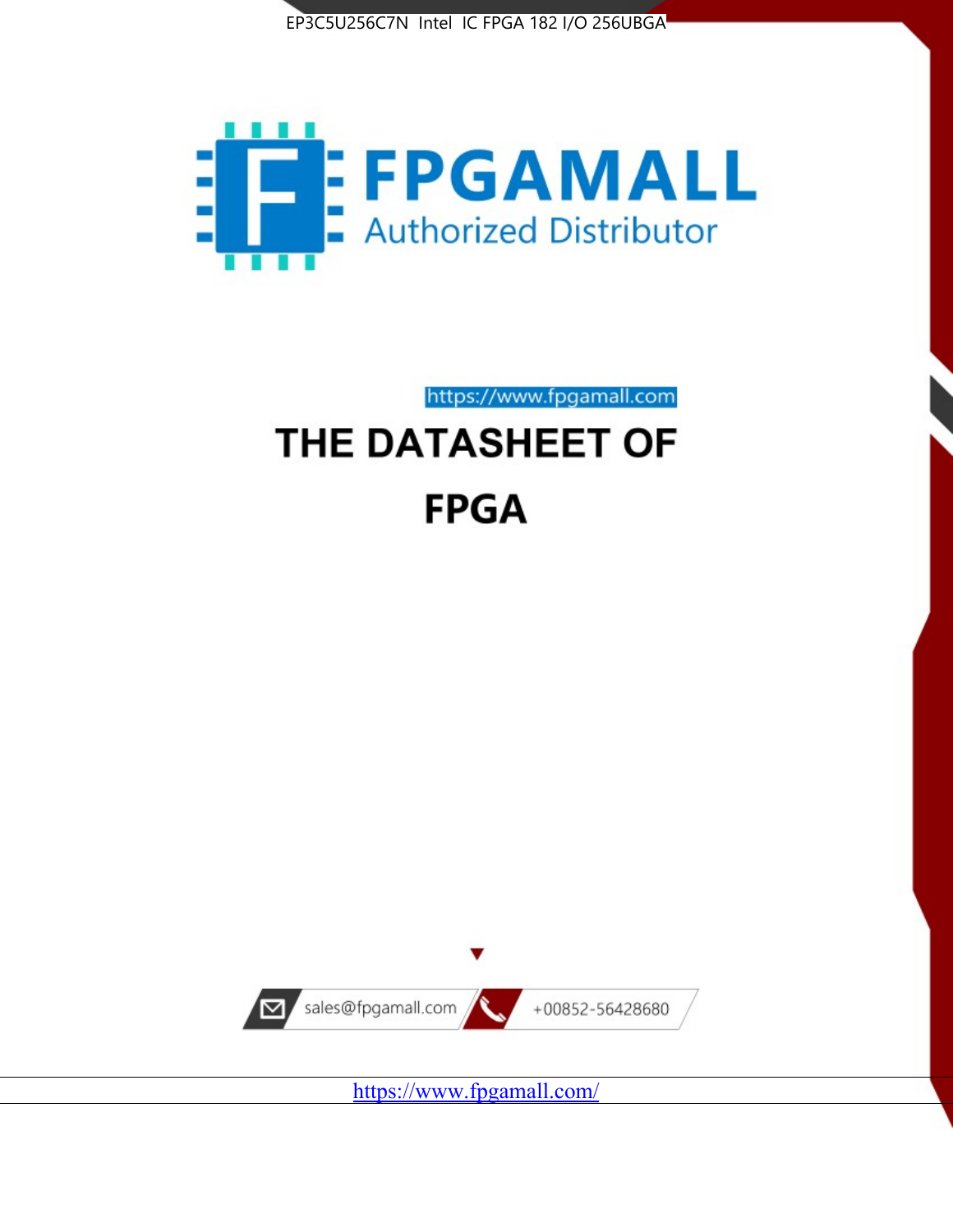EP3C5U256C7N Intel IC FPGA 182 I/O 256UBGA



## **1. Cyclone III Device Family Overview**

#### **CIII51001-2.4**

Cyclone® III device family offers a unique combination of high functionality, low power and low cost. Based on Taiwan Semiconductor Manufacturing Company (TSMC) low-power (LP) process technology, silicon optimizations and software features to minimize power consumption, Cyclone III device family provides the ideal solution for your high-volume, low-power, and cost-sensitive applications. To address the unique design needs, Cyclone III device family offers the following two variants:

- Cyclone III—lowest power, high functionality with the lowest cost
- Cyclone III LS—lowest power FPGAs with security

With densities ranging from about 5,000 to 200,000 logic elements (LEs) and 0.5 Megabits (Mb) to 8 Mb of memory for less than  $\frac{1}{4}$  watt of static power consumption, Cyclone III device family makes it easier for you to meet your power budget. Cyclone III LS devices are the first to implement a suite of security features at the silicon, software, and intellectual property (IP) level on a low-power and high-functionality FPGA platform. This suite of security features protects the IP from tampering, reverse engineering and cloning. In addition, Cyclone III LS devices support design separation which enables you to introduce redundancy in a single chip to reduce size, weight, and power of your application.

This chapter contains the following sections:

- "Cyclone III Device Family Features" on page 1–1
- "Cyclone III Device Family Architecture" on page 1–6
- "Reference and Ordering Information" on page 1–12

### **Cyclone III Device Family Features**

Cyclone III device family offers the following features:

#### **Lowest Power FPGAs**

- Lowest power consumption with TSMC low-power process technology and Altera® power-aware design flow
- Low-power operation offers the following benefits:
	- Extended battery life for portable and handheld applications
	- Reduced or eliminated cooling system costs
	- Operation in thermally-challenged environments
- Hot-socketing operation support

@ 2012 Altera Corporation. All rights reserved. ALTERA, ARRIA, CYCLONE, HARDCOPY, MAX, MEGACORE, NIOS, QUARTUS and STRATIX words and logos are trademarks of Altera Corporation and registered in the U.S. Patent and Trademar



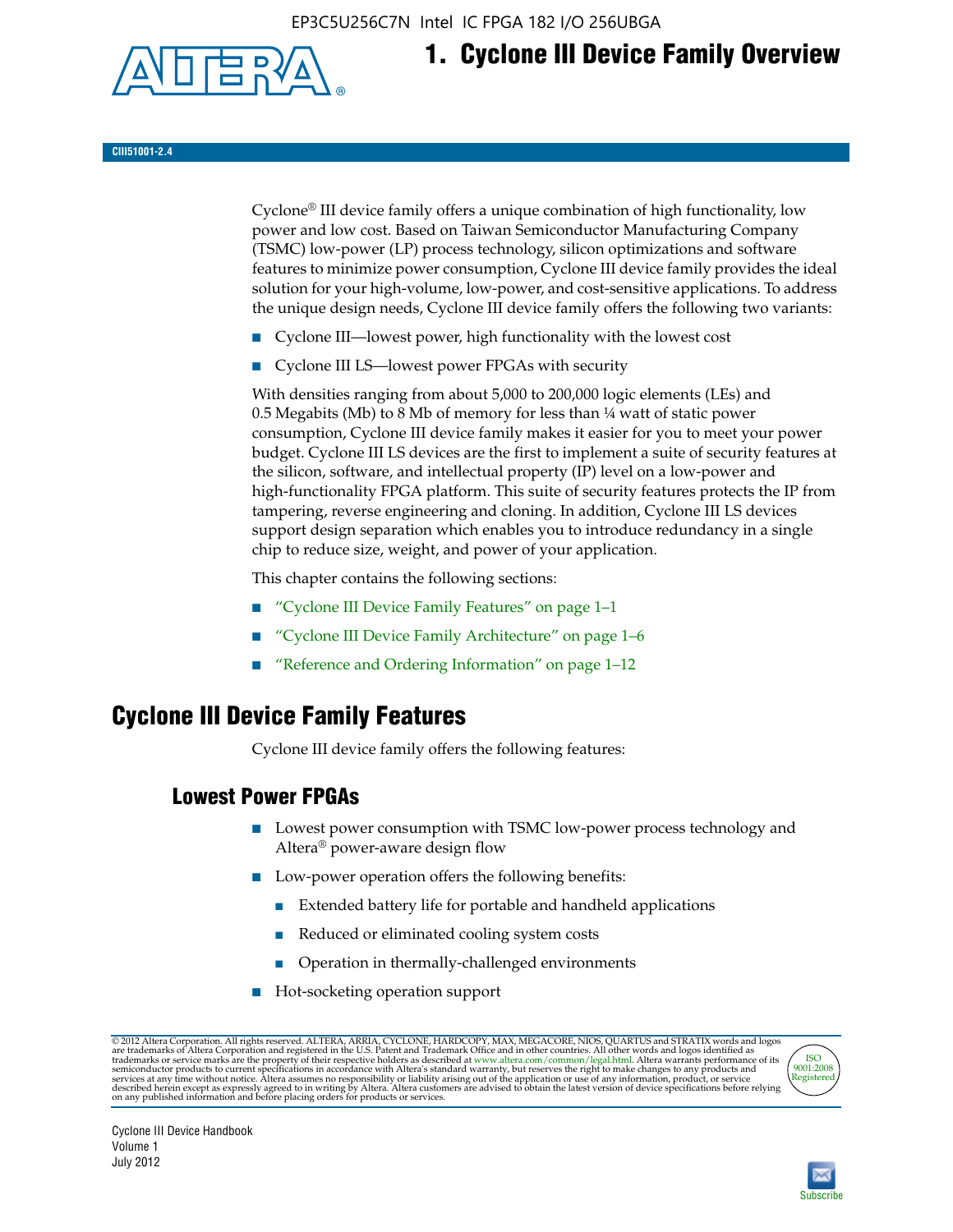#### **Design Security Feature**

Cyclone III LS devices offer the following design security features:

- Configuration security using advanced encryption standard (AES) with 256-bit volatile key
- **■** Routing architecture optimized for design separation flow with the Quartus<sup>®</sup> II software
	- Design separation flow achieves both physical and functional isolation between design partitions
- Ability to disable external JTAG port
- Error Detection (ED) Cycle Indicator to core
	- Provides a pass or fail indicator at every ED cycle
	- Provides visibility over intentional or unintentional change of configuration random access memory (CRAM) bits
- Ability to perform zeroization to clear contents of the FPGA logic, CRAM, embedded memory, and AES key
- Internal oscillator enables system monitor and health check capabilities

#### **Increased System Integration**

- High memory-to-logic and multiplier-to-logic ratio
- High I/O count, low-and mid-range density devices for user I/O constrained applications
	- Adjustable I/O slew rates to improve signal integrity
	- Supports I/O standards such as LVTTL, LVCMOS, SSTL, HSTL, PCI, PCI-X, LVPECL, bus LVDS (BLVDS), LVDS, mini-LVDS, RSDS, and PPDS
	- Supports the multi-value on-chip termination (OCT) calibration feature to eliminate variations over process, voltage, and temperature (PVT)
- Four phase-locked loops (PLLs) per device provide robust clock management and synthesis for device clock management, external system clock management, and I/O interfaces
	- Five outputs per PLL
	- Cascadable to save I/Os, ease PCB routing, and reduce jitter
	- Dynamically reconfigurable to change phase shift, frequency multiplication or division, or both, and input frequency in the system without reconfiguring the device
- Remote system upgrade without the aid of an external controller
- Dedicated cyclical redundancy code checker circuitry to detect single-event upset (SEU) issues
- Nios<sup>®</sup> II embedded processor for Cyclone III device family, offering low cost and custom-fit embedded processing solutions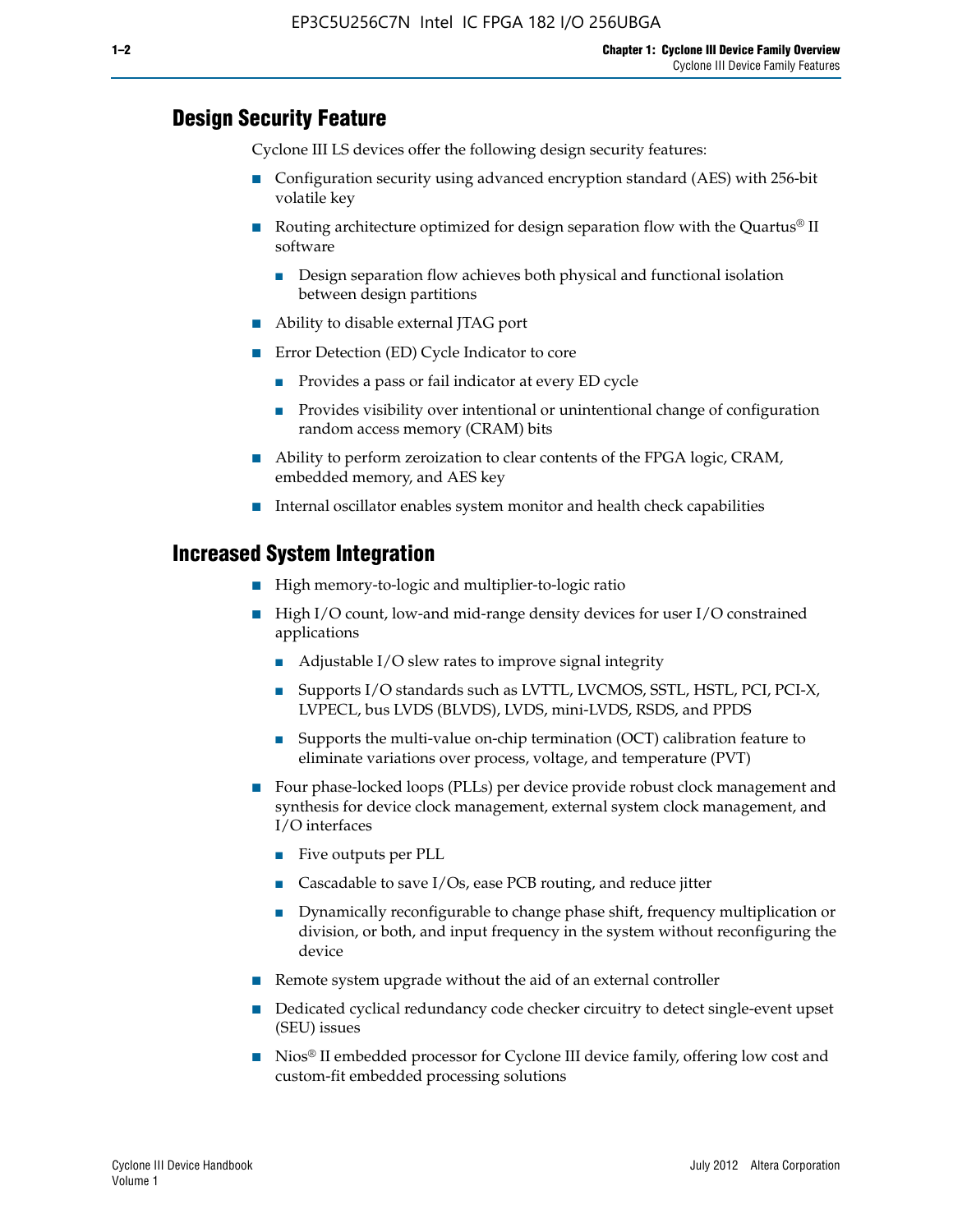- Wide collection of pre-built and verified IP cores from Altera and Altera Megafunction Partners Program (AMPP) partners
- Supports high-speed external memory interfaces such as DDR, DDR2, SDR SDRAM, and QDRII SRAM
	- Auto-calibrating PHY feature eases the timing closure process and eliminates variations with PVT for DDR, DDR2, and QDRII SRAM interfaces

Cyclone III device family supports vertical migration that allows you to migrate your device to other devices with the same dedicated pins, configuration pins, and power pins for a given package-across device densities. This allows you to optimize device density and cost as your design evolves.

Table 1–1 lists Cyclone III device family features.

**Table 1–1. Cyclone III Device Family Features**

| <b>Family</b> | <b>Device</b> | <b>Logic</b><br><b>Elements</b> | Number of<br>M9K<br><b>Blocks</b> | <b>Total RAM</b><br><b>Bits</b> | 18 x 18<br><b>Multipliers</b> | <b>PLLs</b>    | Global<br><b>Clock</b><br><b>Networks</b> | <b>Maximum</b><br>User I/Os |
|---------------|---------------|---------------------------------|-----------------------------------|---------------------------------|-------------------------------|----------------|-------------------------------------------|-----------------------------|
|               | <b>EP3C5</b>  | 5,136                           | 46                                | 423,936                         | 23                            | $\overline{2}$ | 10                                        | 182                         |
|               | EP3C10        | 10,320                          | 46                                | 423,936                         | 23                            | $\overline{2}$ | 10                                        | 182                         |
|               | EP3C16        | 15,408                          | 56                                | 516,096                         | 56                            | 4              | 20                                        | 346                         |
| Cyclone III   | EP3C25        | 24,624                          | 66                                | 608,256                         | 66                            | 4              | 20                                        | 215                         |
|               | EP3C40        | 39,600                          | 126                               | 1,161,216                       | 126                           | $\overline{4}$ | 20                                        | 535                         |
|               | EP3C55        | 55,856                          | 260                               | 2,396,160                       | 156                           | 4              | 20                                        | 377                         |
|               | EP3C80        | 81,264                          | 305                               | 2,810,880                       | 244                           | 4              | 20                                        | 429                         |
|               | EP3C120       | 119,088                         | 432                               | 3,981,312                       | 288                           | 4              | 20                                        | 531                         |
|               | EP3CLS70      | 70,208                          | 333                               | 3,068,928                       | 200                           | $\overline{4}$ | 20                                        | 429                         |
| Cyclone III   | EP3CLS100     | 100,448                         | 483                               | 4,451,328                       | 276                           | 4              | 20                                        | 429                         |
| LS            | EP3CLS150     | 150,848                         | 666                               | 6,137,856                       | 320                           | 4              | 20                                        | 429                         |
|               | EP3CLS200     | 198,464                         | 891                               | 8,211,456                       | 396                           | 4              | 20                                        | 429                         |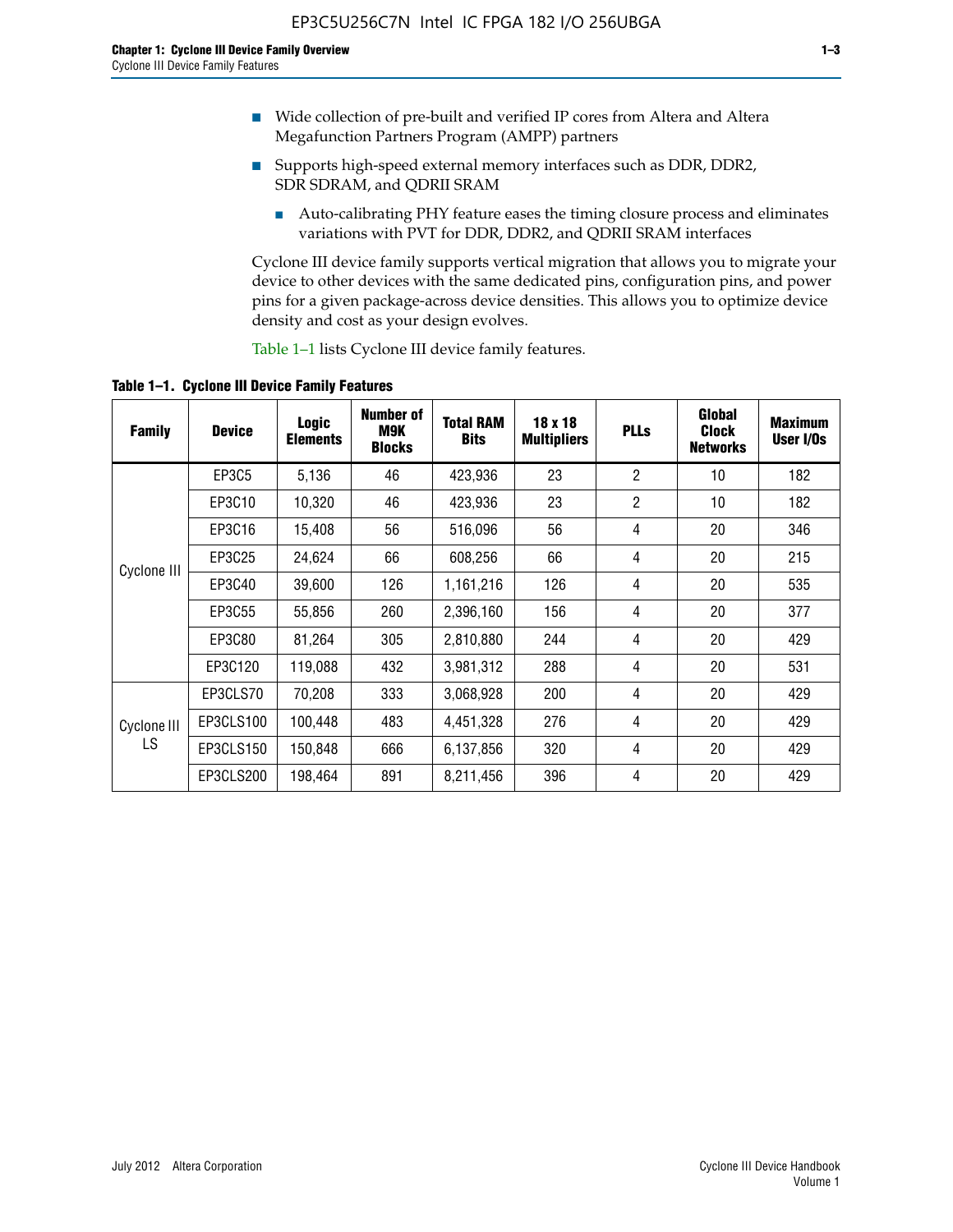Table 1–2 lists Cyclone III device family package options, I/O pins, and differential channel counts.

| <b>Family</b> | <b>Package</b> | E144 $(7)$ | M164     | P240     | F <sub>256</sub>  | <b>U256</b> | F324       | F484      | <b>U484</b> | F780         |
|---------------|----------------|------------|----------|----------|-------------------|-------------|------------|-----------|-------------|--------------|
|               | EP3C5          | 94, 22     | 4106, 28 |          | 182,68            | 182, 68     |            |           |             |              |
|               | EP3C10         | 94, 22     | 106, 28  |          | 182, 68           | 182,68      |            |           |             |              |
|               | EP3C16         | 84, 19     | 92, 23   | 160, 47  | 168, 55           | 168, 55     |            | 346, 140  | 4346, 140   |              |
| Cyclone III   | EP3C25         | 82, 18     |          | 148, 43  | $156, 54$ 156, 54 |             | 4215, 83   |           |             |              |
| (8)           | EP3C40         |            |          | ,128, 26 |                   |             | $-195, 61$ | 331, 127  | 331, 127    | 1535, 227(6) |
|               | EP3C55         |            |          |          |                   |             |            | 327, 135  | 327, 135    | 377, 163     |
|               | EP3C80         |            |          |          |                   |             |            | 295, 113  | 295, 113    | 429, 181     |
|               | EP3C120        |            |          |          |                   |             |            | 283, 106  |             | 531, 233     |
|               | EP3CLS70       |            |          |          |                   |             |            | 1294, 113 | 294, 113    | 429, 181     |
| Cyclone III   | EP3CLS100      |            |          |          |                   |             |            | 294, 113  | $-294, 113$ | 429, 181     |
| LS.           | EP3CLS150      |            |          |          |                   |             |            | 226, 87   |             | 429, 181     |
|               | EP3CLS200      |            |          |          |                   |             |            | 226, 87   |             | 429, 181     |

|  | Table 1–2. Cyclone III Device Family Package Options, I/O pin and Differential Channel Counts (1), (2), (3), (4), (5) |  |  |  |  |  |  |  |  |
|--|-----------------------------------------------------------------------------------------------------------------------|--|--|--|--|--|--|--|--|
|--|-----------------------------------------------------------------------------------------------------------------------|--|--|--|--|--|--|--|--|

**Notes to Table 1–2:**

(1) For each device package, the first number indicates the number of the I/O pin; the second number indicates the differential channel count.

(2) For more information about device packaging specifications, refer to the Cyclone III [Package and Thermal Resistance](http://www.altera.com/support/devices/packaging/specifications/pkg-pin/dev-package-listing.jsp?device=Cyclone_III) webpage.

(3) The I/O pin numbers are the maximum I/O counts (including clock input pins) supported by the device package combination and can be affected by the configuration scheme selected for the device.

(4) All packages are available in lead-free and leaded options.

(5) Vertical migration is not supported between Cyclone III and Cyclone III LS devices.

(6) The EP3C40 device in the F780 package supports restricted vertical migration. Maximum user I/Os are restricted to 510 I/Os if you enable migration to the EP3C120 and are using voltage referenced I/O standards. If you are not using voltage referenced I/O standards, you can increase the maximum number of I/Os.

(7) The E144 package has an exposed pad at the bottom of the package. This exposed pad is a ground pad that must be connected to the ground plane on your PCB. Use this exposed pad for electrical connectivity and not for thermal purposes.

(8) All Cyclone III device UBGA packages are supported by the Quartus II software version 7.1 SP1 and later, with the exception of the UBGA packages of EP3C16, which are supported by the Quartus II software version 7.2.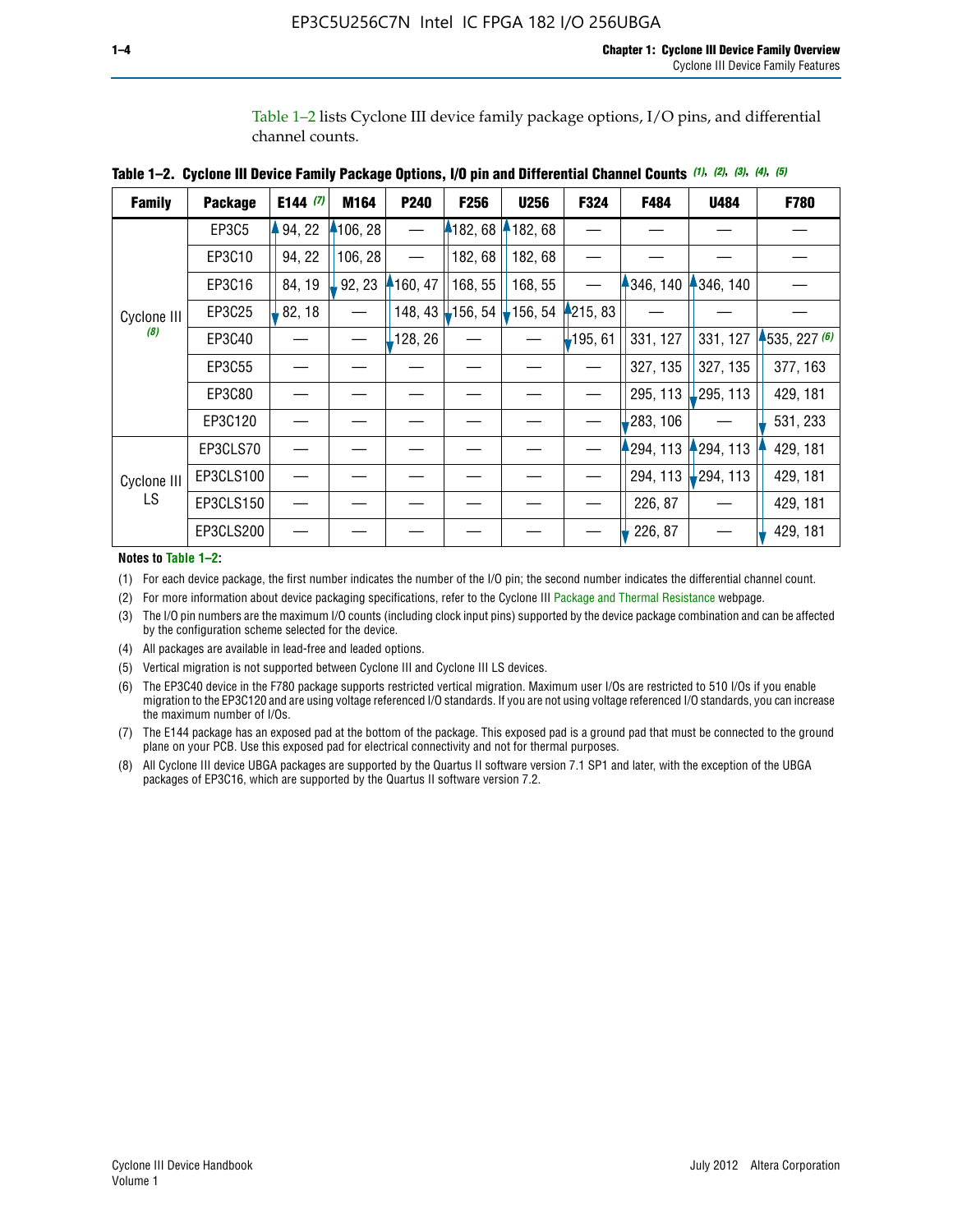Table 1–3 lists Cyclone III device family package sizes.

| <b>Family</b>  | <b>Package</b>   | Pitch (mm) | Nominal Area (mm <sup>2</sup> ) | Length x Width (mm $\times$ mm) | Height (mm) |
|----------------|------------------|------------|---------------------------------|---------------------------------|-------------|
|                | E144             | 0.5        | 484                             | $22 \times 22$                  | 1.60        |
|                | M164             | 0.5        | 64                              | $8 \times 8$                    | 1.40        |
|                | P <sub>240</sub> | 0.5        | 1197                            | $34.6 \times 34.6$              | 4.10        |
|                | F <sub>256</sub> | 1.0        | 289                             | $17 \times 17$                  | 1.55        |
| Cyclone III    | U256             | 0.8        | 196                             | $14 \times 14$                  | 2.20        |
|                | F324             | 1.0        | 361                             | $19 \times 19$                  | 2.20        |
|                | F484             | 1.0        | 529                             | $23 \times 23$                  | 2.60        |
|                | U484             | 0.8        | 361                             | $19 \times 19$                  | 2.20        |
|                | F780             | 1.0        | 841                             | $29 \times 29$                  | 2.60        |
|                | F484             | 1.0        | 529                             | $23 \times 23$                  | 2.60        |
| Cyclone III LS | U484             | 0.8        | 361                             | $19 \times 19$                  | 2.20        |
|                | F780             | 1.0        | 841                             | $29 \times 29$                  | 2.60        |

**Table 1–3. Cyclone III Device Family Package Sizes**

Table 1–4 lists Cyclone III device family speed grades.

**Table 1–4. Cyclone III Device Family Speed Grades (Part 1 of 2)**

| <b>Family</b> | <b>Device</b> | E144              | M164          | <b>P240</b>    | F <sub>256</sub>      | <b>U256</b>           | F324                  | F484                  | U484                  | <b>F780</b>       |
|---------------|---------------|-------------------|---------------|----------------|-----------------------|-----------------------|-----------------------|-----------------------|-----------------------|-------------------|
|               | <b>EP3C5</b>  | C7, C8,<br>I7, A7 | C7, C8,<br>17 |                | C6, C7,<br>C8, I7, A7 | C6, C7,<br>C8, I7, A7 |                       |                       |                       |                   |
|               | EP3C10        | C7, C8,<br>17, A7 | C7, C8,<br>17 |                | C6, C7,<br>C8, I7, A7 | C6, C7,<br>C8, I7, A7 |                       |                       |                       |                   |
|               | EP3C16        | C7, C8,<br>17, A7 | C7, C8,<br>17 | C <sub>8</sub> | C6, C7,<br>C8, I7, A7 | C6, C7,<br>C8, I7, A7 |                       | C6, C7,<br>C8, I7, A7 | C6, C7,<br>C8, I7, A7 |                   |
| Cyclone III   | EP3C25        | C7, C8,<br>17, A7 |               | C8             | C6, C7,<br>C8, I7, A7 | C6, C7,<br>C8, I7, A7 | C6, C7,<br>C8, I7, A7 |                       |                       |                   |
|               | EP3C40        |                   |               | C8             |                       |                       | C6, C7,<br>C8, I7, A7 | C6, C7,<br>C8, I7, A7 | C6, C7,<br>C8, I7, A7 | C6, C7,<br>C8, 17 |
|               | EP3C55        |                   |               |                |                       |                       |                       | C6, C7,<br>C8, 17     | C6, C7,<br>C8, 17     | C6, C7,<br>C8, 17 |
|               | EP3C80        |                   |               |                |                       |                       |                       | C6, C7,<br>C8, 17     | C6, C7,<br>C8, 17     | C6, C7,<br>C8, 17 |
|               | EP3C120       |                   |               |                |                       |                       |                       | C7, C8, I7            |                       | C7, C8,<br>17     |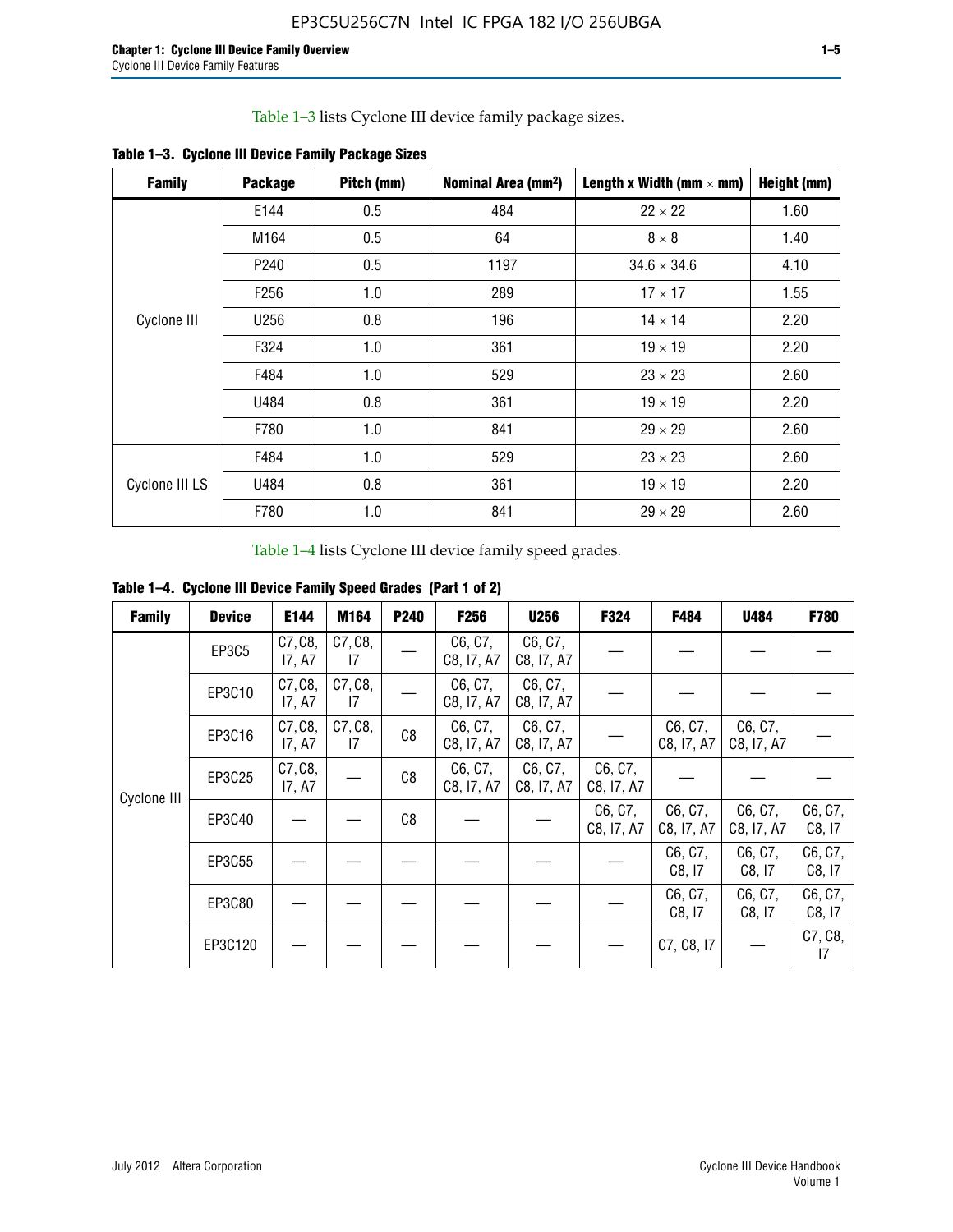I7

I7

I7

Cyclone III LS

| <b>Family</b> | <b>Device</b> | E144 | M164 | P240 | F <sub>256</sub> | <b>U256</b> | F324 | F484       | U484       | <b>F780</b> |
|---------------|---------------|------|------|------|------------------|-------------|------|------------|------------|-------------|
|               | EP3CLS70      |      |      |      |                  |             |      | C7, C8, I7 | C7, C8, I7 | C7, C8,     |
| $\sim$ $\sim$ | EP3CLS100     |      |      |      |                  |             |      | C7, C8, 17 | C7, C8, I7 | C7, C8,     |

**Table 1–4. Cyclone III Device Family Speed Grades (Part 2 of 2)**

Table 1–5 lists Cyclone III device family configuration schemes.

| <b>Configuration Scheme</b>    | <b>Cyclone III</b> | <b>Cyclone III LS</b> |  |  |
|--------------------------------|--------------------|-----------------------|--|--|
| Active serial (AS)             |                    |                       |  |  |
| Active parallel (AP)           |                    |                       |  |  |
| Passive serial (PS)            |                    |                       |  |  |
| Fast passive parallel (FPP)    |                    |                       |  |  |
| Joint Test Action Group (JTAG) |                    |                       |  |  |

EP3CLS150  $| - | - | - | - | - | - | - | - |$  C7, C8, I7  $| - |$  C7, C8,

EP3CLS200  $| - | - | - | - | - | - | - | - |$  C7, C8, I7  $| - |$  C7, C8,

**Table 1–5. Cyclone III Device Family Configuration Schemes**

### **Cyclone III Device Family Architecture**

Cyclone III device family includes a customer-defined feature set that is optimized for portable applications and offers a wide range of density, memory, embedded multiplier, and I/O options. Cyclone III device family supports numerous external memory interfaces and I/O protocols that are common in high-volume applications. The Quartus II software features and parameterizable IP cores make it easier for you to use the Cyclone III device family interfaces and protocols.

The following sections provide an overview of the Cyclone III device family features.

#### **Logic Elements and Logic Array Blocks**

The logic array block (LAB) consists of 16 logic elements and a LAB-wide control block. An LE is the smallest unit of logic in the Cyclone III device family architecture. Each LE has four inputs, a four-input look-up table (LUT), a register, and output logic. The four-input LUT is a function generator that can implement any function with four variables.

f For more information about LEs and LABs, refer to the *[Logic Elements and Logic Array](http://www.altera.com/literature/hb/cyc3/cyc3_ciii51002.pdf)  [Blocks in the Cyclone III Device Family](http://www.altera.com/literature/hb/cyc3/cyc3_ciii51002.pdf)* chapter.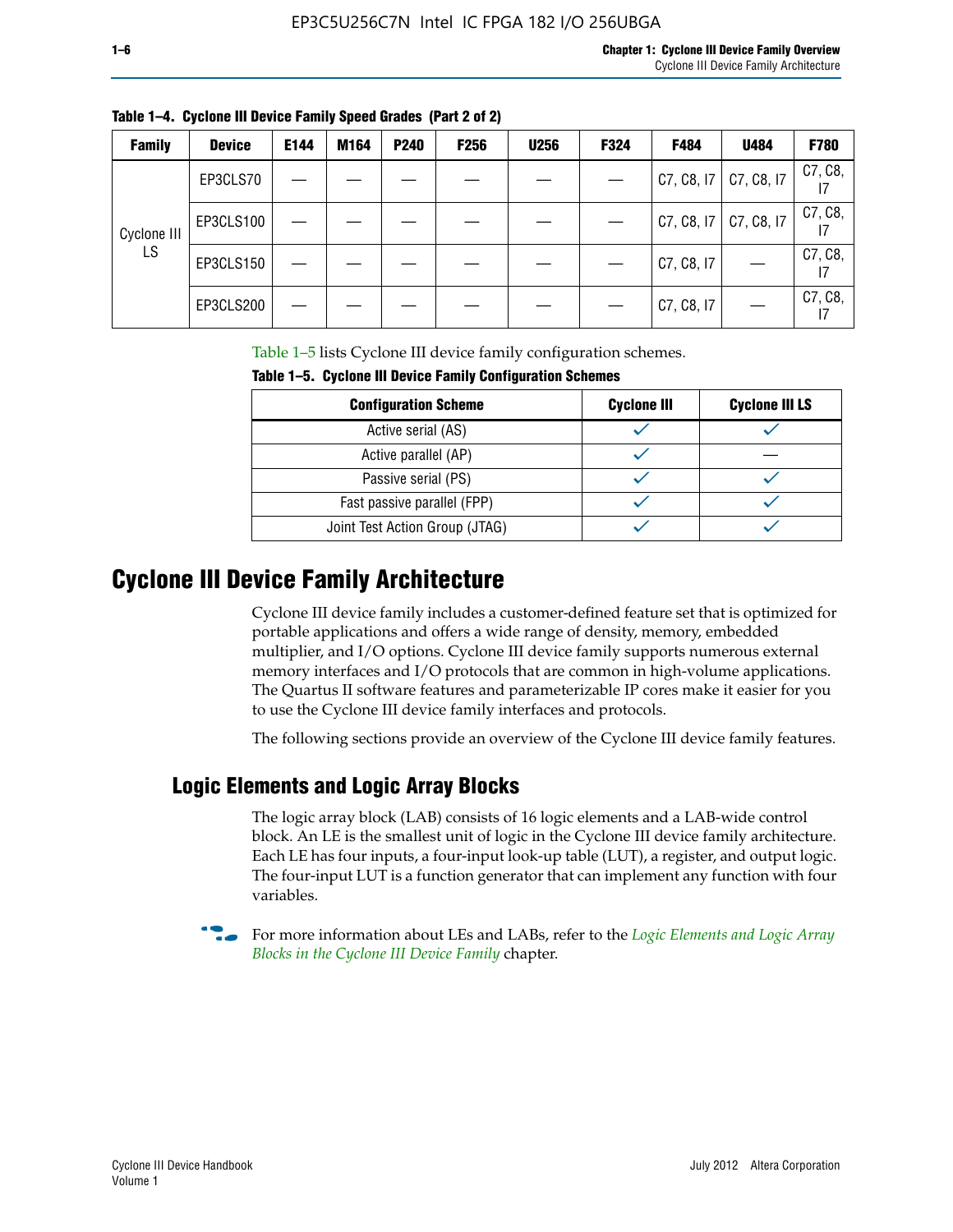#### **Memory Blocks**

Each M9K memory block of the Cyclone III device family provides nine Kbits of on-chip memory capable of operating at up to 315 MHz for Cyclone III devices and up to 274 MHz for Cyclone III LS devices. The embedded memory structure consists of M9K memory blocks columns that you can configure as RAM, first-in first-out (FIFO) buffers, or ROM. The Cyclone III device family memory blocks are optimized for applications such as high throughout packet processing, embedded processor program, and embedded data storage.

The Quartus II software allows you to take advantage of the M9K memory blocks by instantiating memory using a dedicated megafunction wizard or by inferring memory directly from the VHDL or Verilog source code.

M9K memory blocks support single-port, simple dual-port, and true dual-port operation modes. Single-port mode and simple dual-port mode are supported for all port widths with a configuration of  $\times$ 1,  $\times$ 2,  $\times$ 4,  $\times$ 8,  $\times$ 9,  $\times$ 16,  $\times$ 18,  $\times$ 32, and  $\times$ 36. True dual-port is supported in port widths with a configuration of  $\times$ 1,  $\times$ 2,  $\times$ 4,  $\times$ 8,  $\times$ 9,  $\times$ 16, and ×18.



**For more information about memory blocks, refer to the** *Memory Blocks in the Cyclone [III Device Family](http://www.altera.com/literature/hb/cyc3/cyc3_ciii51004.pdf)* chapter.

#### **Embedded Multipliers and Digital Signal Processing Support**

Cyclone III devices support up to 288 embedded multiplier blocks and Cyclone III LS devices support up to 396 embedded multiplier blocks. Each block supports one individual  $18 \times 18$ -bit multiplier or two individual  $9 \times 9$ -bit multipliers.

The Quartus II software includes megafunctions that are used to control the operation mode of the embedded multiplier blocks based on user parameter settings. Multipliers can also be inferred directly from the VHDL or Verilog source code. In addition to embedded multipliers, Cyclone III device family includes a combination of on-chip resources and external interfaces, making them ideal for increasing performance, reducing system cost, and lowering the power consumption of digital signal processing (DSP) systems. You can use Cyclone III device family alone or as DSP device co-processors to improve price-to-performance ratios of DSP systems.

The Cyclone III device family DSP system design support includes the following features:

- DSP IP cores:
	- Common DSP processing functions such as finite impulse response (FIR), fast Fourier transform (FFT), and numerically controlled oscillator (NCO) functions
	- Suites of common video and image processing functions
- Complete reference designs for end-market applications
- DSP Builder interface tool between the Quartus II software and the MathWorks Simulink and MATLAB design environments
- DSP development kits
- For more information about embedded multipliers and digital signal processing support, refer to the *[Embedded Multipliers in Cyclone III Devices](http://www.altera.com/literature/hb/cyc3/cyc3_ciii51005.pdf)* chapter.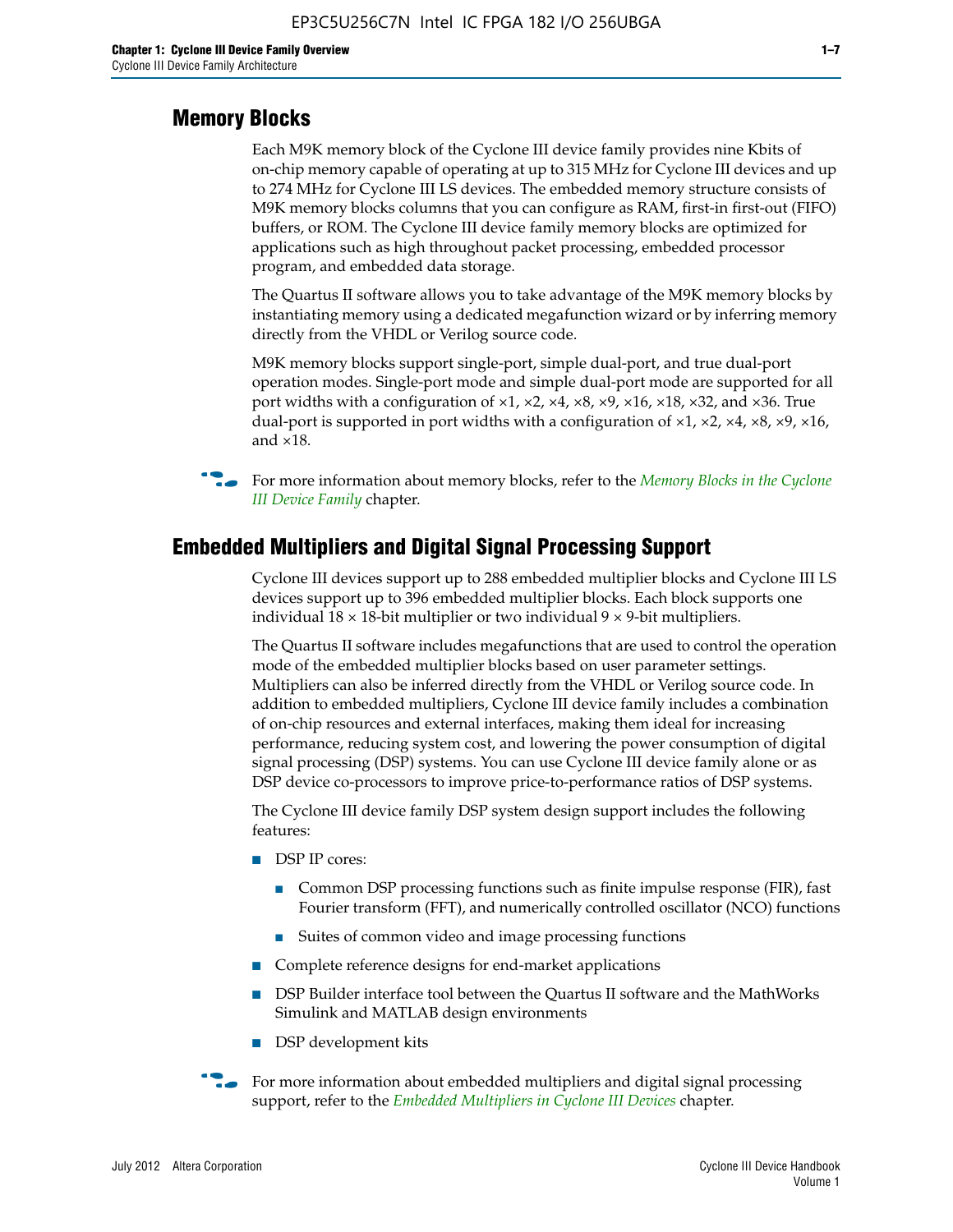#### **Clock Networks and PLLs**

Cyclone III device family includes 20 global clock networks. You can drive global clock signals from dedicated clock pins, dual-purpose clock pins, user logic, and PLLs. Cyclone III device family includes up to four PLLs with five outputs per PLL to provide robust clock management and synthesis. You can use PLLs for device clock management, external system clock management, and I/O interfaces.

You can dynamically reconfigure the Cyclone III device family PLLs to enable auto-calibration of external memory interfaces while the device is in operation. This feature enables the support of multiple input source frequencies and corresponding multiplication, division, and phase shift requirements. PLLs in Cyclone III device family may be cascaded to generate up to ten internal clocks and two external clocks on output pins from a single external clock source.

**For more PLL specifications and information, refer to the** *[Cyclone III Device Data Sheet](http://www.altera.com/literature/hb/cyc3/cyc3_ciii52001.pdf)***,** *[Cyclone III LS Device Data Sheet](http://www.altera.com/literature/hb/cyc3/cyc3_ciii52002.pdf)*, and *[Clock Networks and PLLs in the Cyclone III Device](http://www.altera.com/literature/hb/cyc3/cyc3_ciii51006.pdf)  [Family](http://www.altera.com/literature/hb/cyc3/cyc3_ciii51006.pdf)* chapters.

#### **I/O Features**

Cyclone III device family has eight I/O banks. All I/O banks support single-ended and differential I/O standards listed in Table 1–6.

| Type             | <b>I/O Standard</b>                                        |
|------------------|------------------------------------------------------------|
| Single-Ended I/O | LVTTL, LVCMOS, SSTL, HSTL, PCI, and PCI-X                  |
| Differential I/O | SSTL, HSTL, LVPECL, BLVDS, LVDS, mini-LVDS, RSDS, and PPDS |

**Table 1–6. Cyclone III Device Family I/O Standards Support** 

The Cyclone III device family I/O also supports programmable bus hold, programmable pull-up resistors, programmable delay, programmable drive strength, programmable slew-rate control to optimize signal integrity, and hot socketing. Cyclone III device family supports calibrated on-chip series termination ( $R_S$  OCT) or driver impedance matching (Rs) for single-ended I/O standards, with one OCT calibration block per side.

For more information, refer to the *[I/O Features in the Cyclone III Device Family](http://www.altera.com/literature/hb/cyc3/cyc3_ciii51007.pdf)* chapter.

#### **High-Speed Differential Interfaces**

Cyclone III device family supports high-speed differential interfaces such as BLVDS, LVDS, mini-LVDS, RSDS, and PPDS. These high-speed I/O standards in Cyclone III device family provide high data throughput using a relatively small number of I/O pins and are ideal for low-cost applications. Dedicated differential output drivers on the left and right I/O banks can send data rates at up to 875 Mbps for Cyclone III devices and up to 740 Mbps for Cyclone III LS devices, without the need for external resistors. This saves board space or simplifies PCB routing. Top and bottom I/O banks support differential transmission (with the addition of an external resistor network) data rates at up to 640 Mbps for both Cyclone III and Cyclone III LS devices.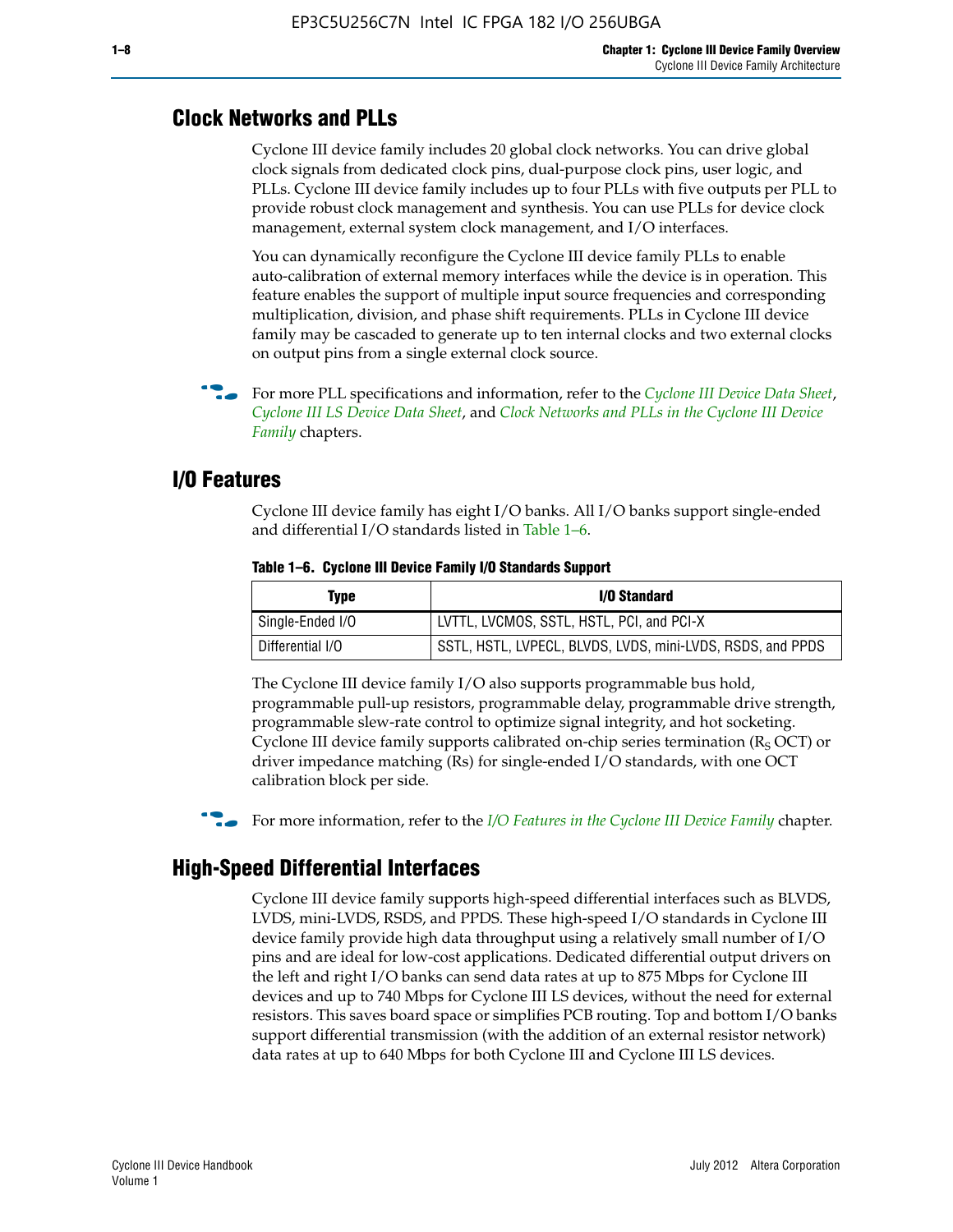**For more information, refer to the** *High-Speed Differential Interfaces in the Cyclone III* $\overline{a}$ *[Device Family](http://www.altera.com/literature/hb/cyc3/cyc3_ciii51008.pdf)* chapter.

#### **Auto-Calibrating External Memory Interfaces**

Cyclone III device family supports common memory types such as DDR, DDR2, SDR SDRAM, and QDRII SRAM. DDR2 SDRAM memory interfaces support data rates up to 400 Mbps for Cyclone III devices and 333 Mbps for Cyclone III LS devices. Memory interfaces are supported on all sides of Cyclone III device family. Cyclone III device family has the OCT, DDR output registers, and 8-to-36-bit programmable DQ group widths features to enable rapid and robust implementation of different memory standards.

An auto-calibrating megafunction is available in the Quartus II software for DDR and QDR memory interface PHYs. This megafunction is optimized to take advantage of the Cyclone III device family I/O structure, simplify timing closure requirements, and take advantage of the Cyclone III device family PLL dynamic reconfiguration feature to calibrate PVT changes.

**For more information, refer to the** *External Memory Interfaces in the Cyclone III Device [Family](http://www.altera.com/literature/hb/cyc3/cyc3_ciii51009.pdf)* chapter.

#### **Support for Industry-Standard Embedded Processors**

To quickly and easily create system-level designs using Cyclone III device family, you can select among the ×32-bit soft processor cores: Freescale®V1 Coldfire, ARM® Cortex M1, or Altera Nios® II, along with a library of 50 other IP blocks when using the system-on-a-programmable-chip (SOPC) Builder tool. SOPC Builder is an Altera Quartus II design tool that facilitates system-integration of IP blocks in an FPGA design. The SOPC Builder automatically generates interconnect logic and creates a testbench to verify functionality, saving valuable design time.

Cyclone III device family expands the peripheral set, memory, I/O, or performance of legacy embedded processors. Single or multiple Nios II embedded processors are designed into Cyclone III device family to provide additional co-processing power, or even replace legacy embedded processors in your system. Using the Cyclone III device family and Nios II together provide low-cost, high-performance embedded processing solutions, which in turn allow you to extend the life cycle of your product and improve time-to-market over standard product solutions.

 $\mathbb{I}$  Separate licensing of the Freescale and ARM embedded processors are required.

#### **Hot Socketing and Power-On-Reset**

Cyclone III device family features hot socketing (also known as hot plug-in or hot swap) and power sequencing support without the use of external devices. You can insert or remove a board populated with one or more Cyclone III device family during a system operation without causing undesirable effects to the running system bus or the board that was inserted into the system.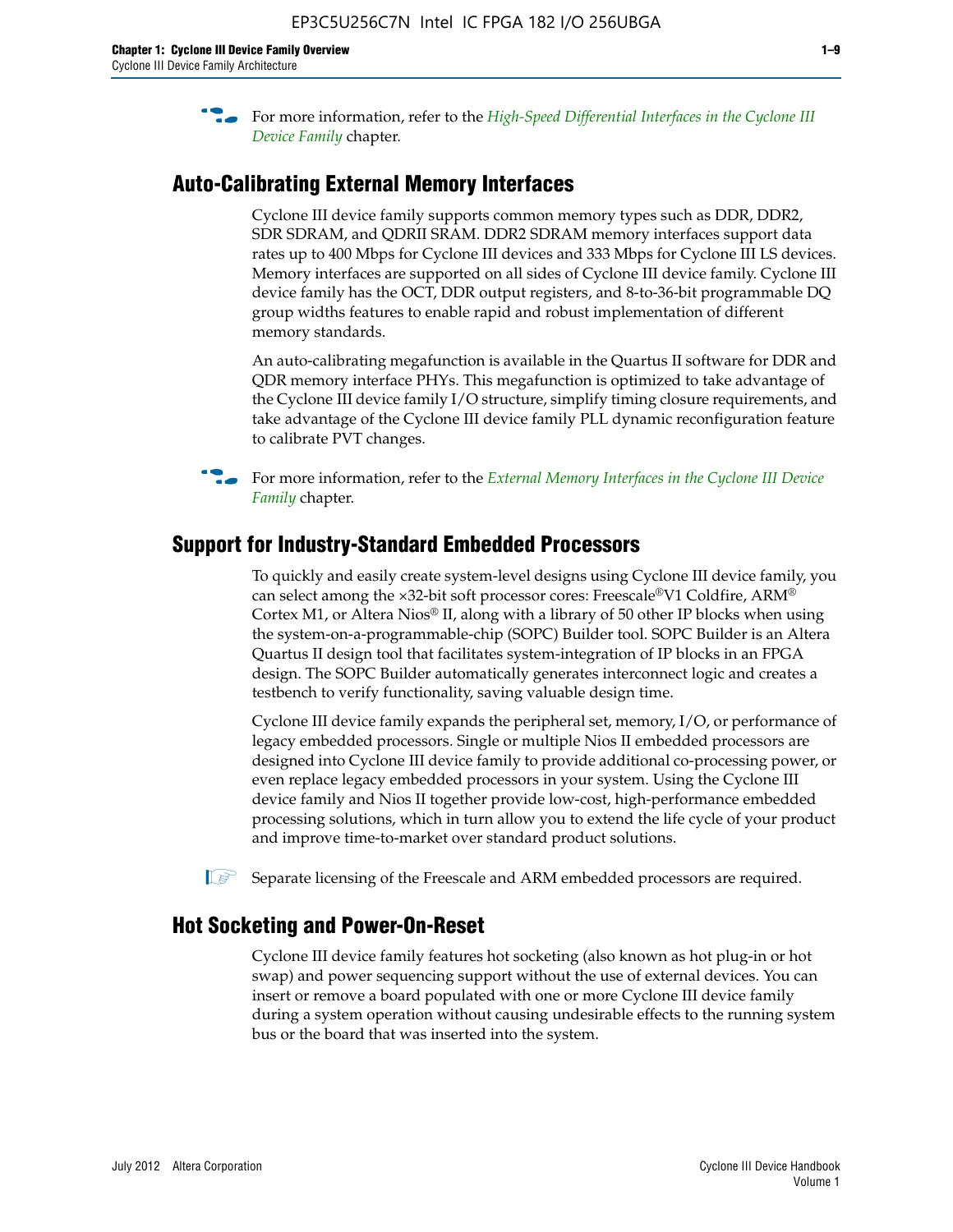The hot socketing feature allows you to use FPGAs on PCBs that also contain a mixture of 3.3-V, 2.5-V, 1.8-V, 1.5-V, and 1.2-V devices. The Cyclone III device family hot socketing feature eliminates power-up sequence requirements for other devices on the board for proper FPGA operation.

For more information about hot socketing and power-on-reset, refer to the *[Hot-Socketing and Power-on Reset in the Cyclone III Device Family](http://www.altera.com/literature/hb/cyc3/cyc3_ciii51011.pdf)* chapter.

#### **SEU Mitigation**

Cyclone III LS devices offer built-in error detection circuitry to detect data corruption due to soft errors in the CRAM cells. This feature allows CRAM contents to be read and verified to match a configuration-computed CRC value. The Quartus II software activates the built-in 32-bit CRC checker, which is part of the Cyclone III LS device.

**For more information about SEU mitigation, refer to the** *SEU Mitigation in the [Cyclone III Device Family](http://www.altera.com/literature/hb/cyc3/cyc3_ciii51013.pdf)* chapter.

#### **JTAG Boundary Scan Testing**

Cyclone III device family supports the JTAG IEEE Std. 1149.1 specification. The boundary-scan test (BST) architecture offers the capability to test pin connections without using physical test probes and captures functional data while a device is operating normally. Boundary-scan cells in the Cyclone III device family can force signals onto pins or capture data from pins or from logic array signals. Forced test data is serially shifted into the boundary-scan cells. Captured data is serially shifted out and externally compared to expected results. In addition to BST, you can use the IEEE Std. 1149.1 controller for the Cyclone III LS device in-circuit reconfiguration (ICR).

**f f**or more information about JTAG boundary scan testing, refer to the *IEEE* 1149.1 *[\(JTAG\) Boundary-Scan Testing for the Cyclone III Device Family](http://www.altera.com/literature/hb/cyc3/cyc3_ciii51014.pdf)* chapter.

#### **Quartus II Software Support**

The Quartus II software is the leading design software for performance and productivity. It is the only complete design solution for CPLDs, FPGAs, and ASICs in the industry. The Quartus II software includes an integrated development environment to accelerate system-level design and seamless integration with leading third-party software tools and flows.

The Cyclone III LS devices provide both physical and functional separation between security critical design partitions. Cyclone III LS devices offer isolation between design partitions. This ensures that device errors do not propagate from one partition to another, whether unintentional or intentional. The Quartus II software design separation flow facilitates the creation of separation regions in Cyclone III LS devices by tightly controlling the routing in and between the LogicLock regions. For ease of use, the separation flow integrates in the existing incremental compilation flow.

f For more information about the Quartus II software features, refer to the *[Quartus II](http://www.altera.com/literature/hb/qts/quartusii_handbook.pdf)  [Handbook](http://www.altera.com/literature/hb/qts/quartusii_handbook.pdf)*.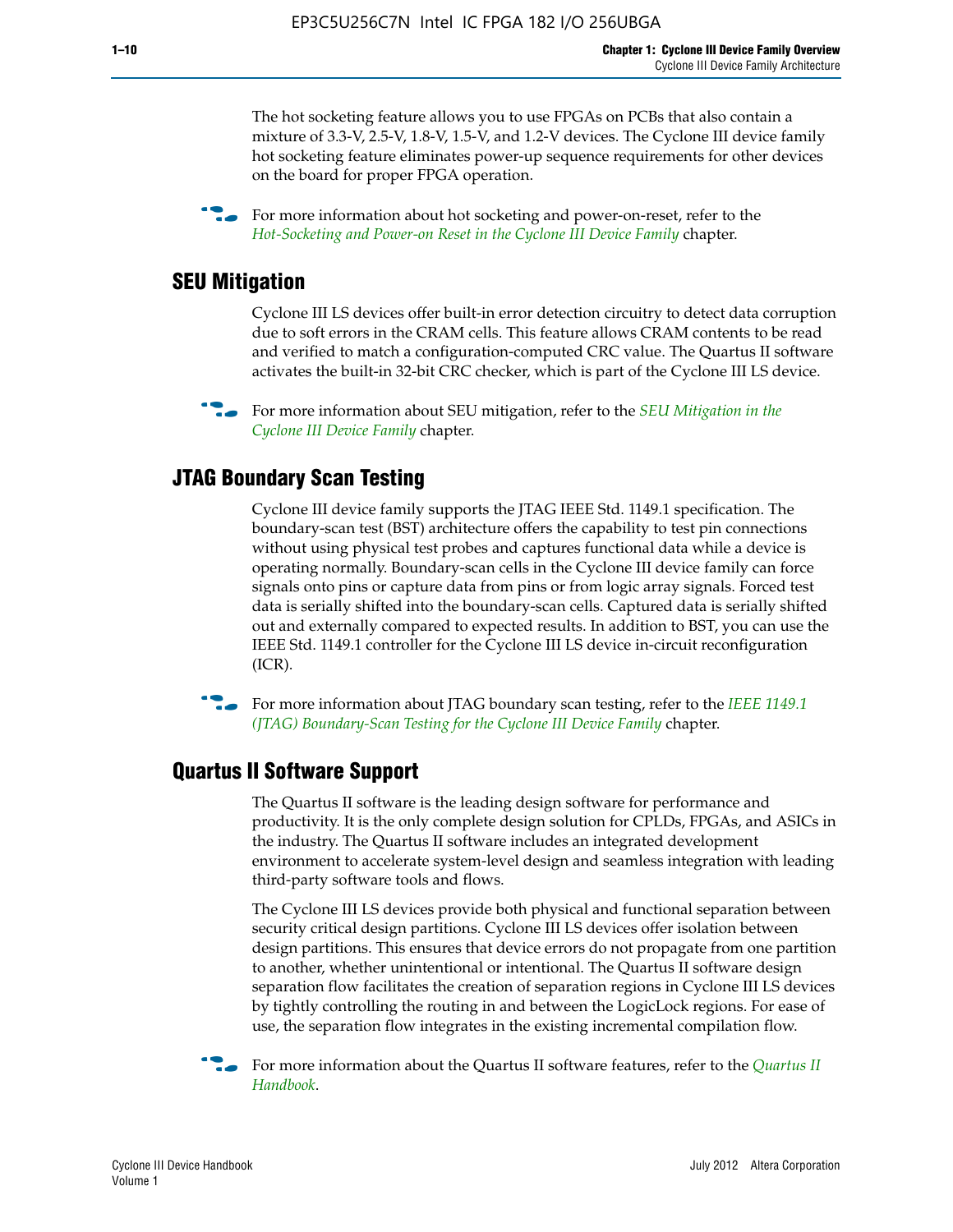#### **Configuration**

Cyclone III device family uses SRAM cells to store configuration data. Configuration data is downloaded to Cyclone III device family each time the device powers up. Low-cost configuration options include the Altera EPCS family serial flash devices as well as commodity parallel flash configuration options. These options provide the flexibility for general-purpose applications and the ability to meet specific configuration and wake-up time requirements of the applications. Cyclone III device family supports the AS, PS, FPP, and JTAG configuration schemes. The AP configuration scheme is only supported in Cyclone III devices.



f For more information about configuration, refer to the *[Configuration, Design Security,](http://www.altera.com/literature/hb/cyc3/cyc3_ciii51016.pdf)  [and Remote System Upgrades in the Cyclone III Device Family](http://www.altera.com/literature/hb/cyc3/cyc3_ciii51016.pdf)* chapter.

#### **Remote System Upgrades**

Cyclone III device family offers remote system upgrade without an external controller. The remote system upgrade capability in Cyclone III device family allows system upgrades from a remote location. Soft logic (either the Nios II embedded processor or user logic) implemented in Cyclone III device family can download a new configuration image from a remote location, store it in configuration memory, and direct the dedicated remote system upgrade circuitry to start a reconfiguration cycle. The dedicated circuitry performs error detection during and after the configuration process, and can recover from an error condition by reverting to a safe configuration image. The dedicated circuitry also provides error status information. Cyclone III devices support remote system upgrade in the AS and AP configuration scheme. Cyclone III LS devices support remote system upgrade in the AS configuration scheme only.

**For more information, refer to the** *Configuration, Design Security, and Remote System [Upgrades in the Cyclone III Device Family](http://www.altera.com/literature/hb/cyc3/cyc3_ciii51016.pdf)* chapter.

#### **Design Security (Cyclone III LS Devices Only)**

Cyclone III LS devices offer design security features which play a vital role in the large and critical designs in the competitive military and commercial environments. Equipped with the configuration bit stream encryption and anti-tamper features, Cyclone III LS devices protect your designs from copying, reverse engineering and tampering. The configuration security of Cyclone III LS devices uses AES with 256-bit security key.

f For more information, refer to the *[Configuration, Design Security, and Remote System](http://www.altera.com/literature/hb/cyc3/cyc3_ciii51016.pdf)  [Upgrades in Cyclone III Device Family](http://www.altera.com/literature/hb/cyc3/cyc3_ciii51016.pdf)* chapter.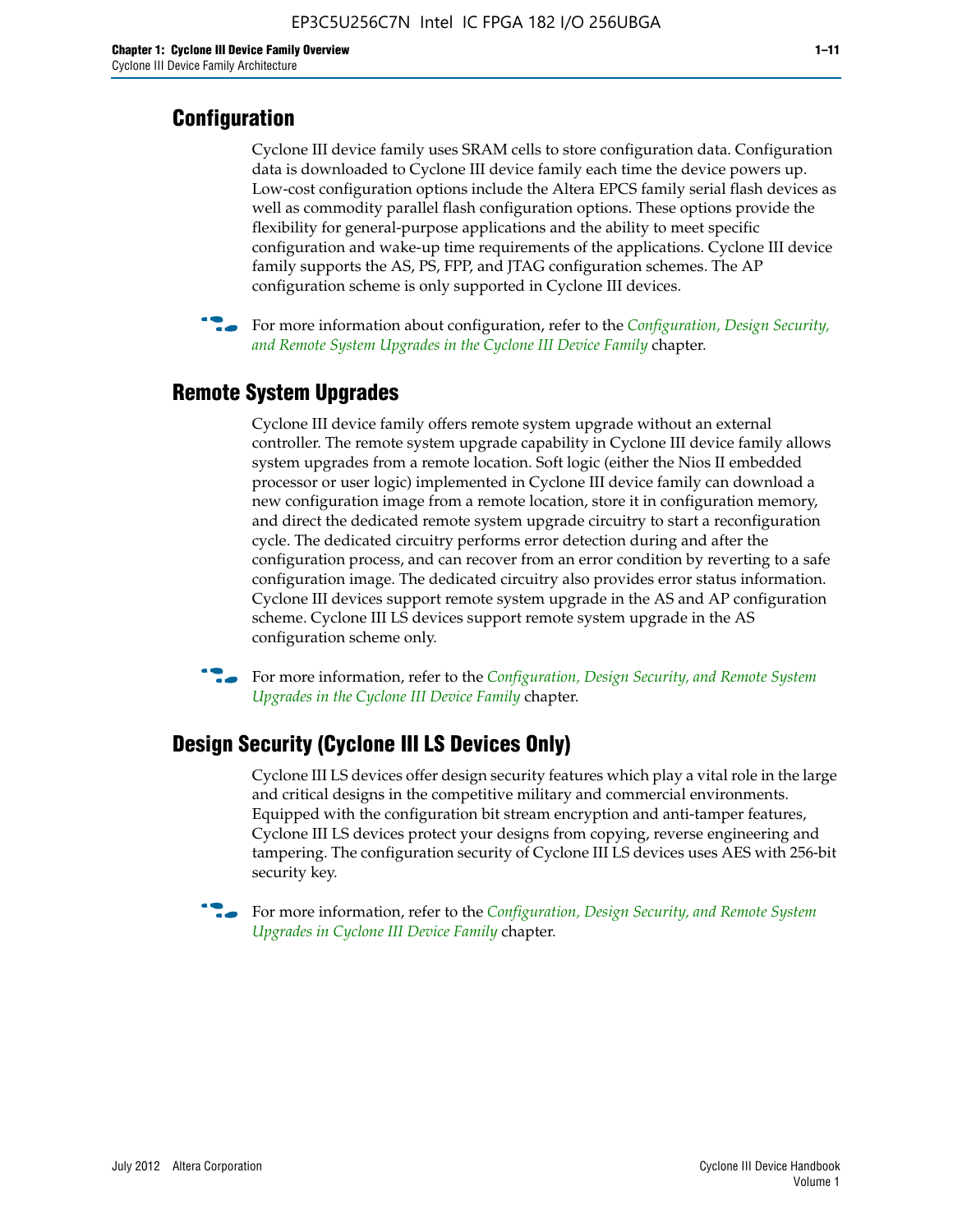## **Reference and Ordering Information**

Figure 1–1 and Figure 1–2 show the ordering codes for Cyclone III and Cyclone III LS devices.







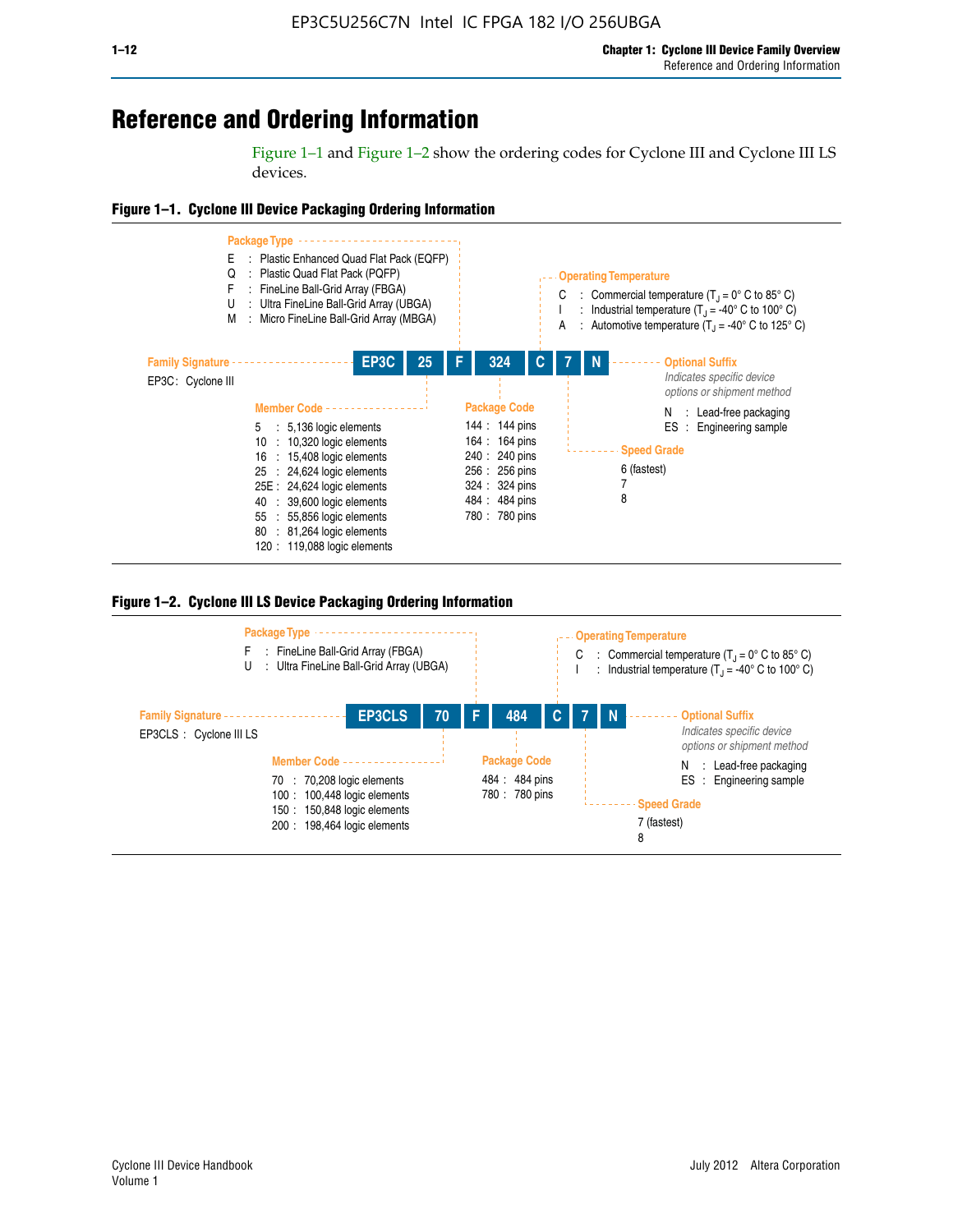## **Document Revision History**

Table 1–7 lists the revision history for this document.

|  | Table 1-7. Document Revision History |  |  |  |
|--|--------------------------------------|--|--|--|
|--|--------------------------------------|--|--|--|

| <b>Date</b>      | <b>Version</b> | <b>Changes</b>                                                                                                                                                                                                                                                                                                                                                                          |
|------------------|----------------|-----------------------------------------------------------------------------------------------------------------------------------------------------------------------------------------------------------------------------------------------------------------------------------------------------------------------------------------------------------------------------------------|
| <b>July 2012</b> | 2.4            | Updated 484 pin package code in Figure 1-1.                                                                                                                                                                                                                                                                                                                                             |
|                  |                | Updated Table $1-1$ and Table $1-2$ .                                                                                                                                                                                                                                                                                                                                                   |
| December 2011    | 2.3            | ■ Updated Figure $1-1$ and Figure $1-2$ .                                                                                                                                                                                                                                                                                                                                               |
|                  |                | Updated hyperlinks.                                                                                                                                                                                                                                                                                                                                                                     |
|                  |                | Minor text edits.                                                                                                                                                                                                                                                                                                                                                                       |
| December 2009    | 2.2            | Minor text edits.                                                                                                                                                                                                                                                                                                                                                                       |
| <b>July 2009</b> | 2.1            | Minor edit to the hyperlinks.                                                                                                                                                                                                                                                                                                                                                           |
|                  |                | $\blacksquare$ Added Table 1-5.                                                                                                                                                                                                                                                                                                                                                         |
|                  |                | Updated Table $1-1$ , Table $1-2$ , Table $1-3$ , and Table $1-4$ .                                                                                                                                                                                                                                                                                                                     |
| <b>June 2009</b> | 2.0            | • Updated "Introduction", "Cyclone III Device Family Architecture", "Embedded Multipliers<br>and Digital Signal Processing Support ", "Clock Networks and PLLs ", "I/O Features ",<br>"High-Speed Differential Interfaces ", "Auto-Calibrating External Memory Interfaces",<br>"Quartus II Software Support", "Configuration ", and "Design Security (Cyclone III LS<br>Devices Only)". |
|                  |                | Removed "Referenced Document" section.                                                                                                                                                                                                                                                                                                                                                  |
|                  |                | <b>Updated "Increased System Integration" section.</b>                                                                                                                                                                                                                                                                                                                                  |
| October 2008     | 1.3            | Updated "Memory Blocks" section.                                                                                                                                                                                                                                                                                                                                                        |
|                  |                | • Updated chapter to new template.                                                                                                                                                                                                                                                                                                                                                      |
|                  |                | Added 164-pin Micro FineLine Ball-Grid Array (MBGA) details to Table 1-2, Table 1-3 and<br>Table 1-4.                                                                                                                                                                                                                                                                                   |
| May 2008         | 1.2            | $\blacksquare$ Updated Figure 1-2 with automotive temperature information.                                                                                                                                                                                                                                                                                                              |
|                  |                | ■ Updated "Increased System Integration" section, Table 1–6, and "High-Speed Differential<br>Interfaces" section with BLVDS information.                                                                                                                                                                                                                                                |
|                  |                | Removed the text "Spansion" in "Increased System.                                                                                                                                                                                                                                                                                                                                       |
|                  |                | Integration" and "Configuration" sections.                                                                                                                                                                                                                                                                                                                                              |
|                  |                | Removed trademark symbol from "MultiTrack" in "MultiTrack Interconnect".                                                                                                                                                                                                                                                                                                                |
| <b>July 2007</b> | 1.1            | Removed registered trademark symbol from "Simulink" and "MATLAB" from "Embedded<br>Multipliers and Digital.                                                                                                                                                                                                                                                                             |
|                  |                | Signal Processing Support" section.                                                                                                                                                                                                                                                                                                                                                     |
|                  |                | Added chapter TOC and "Referenced Documents" section.                                                                                                                                                                                                                                                                                                                                   |
| March 2007       | 1.0            | Initial release.                                                                                                                                                                                                                                                                                                                                                                        |